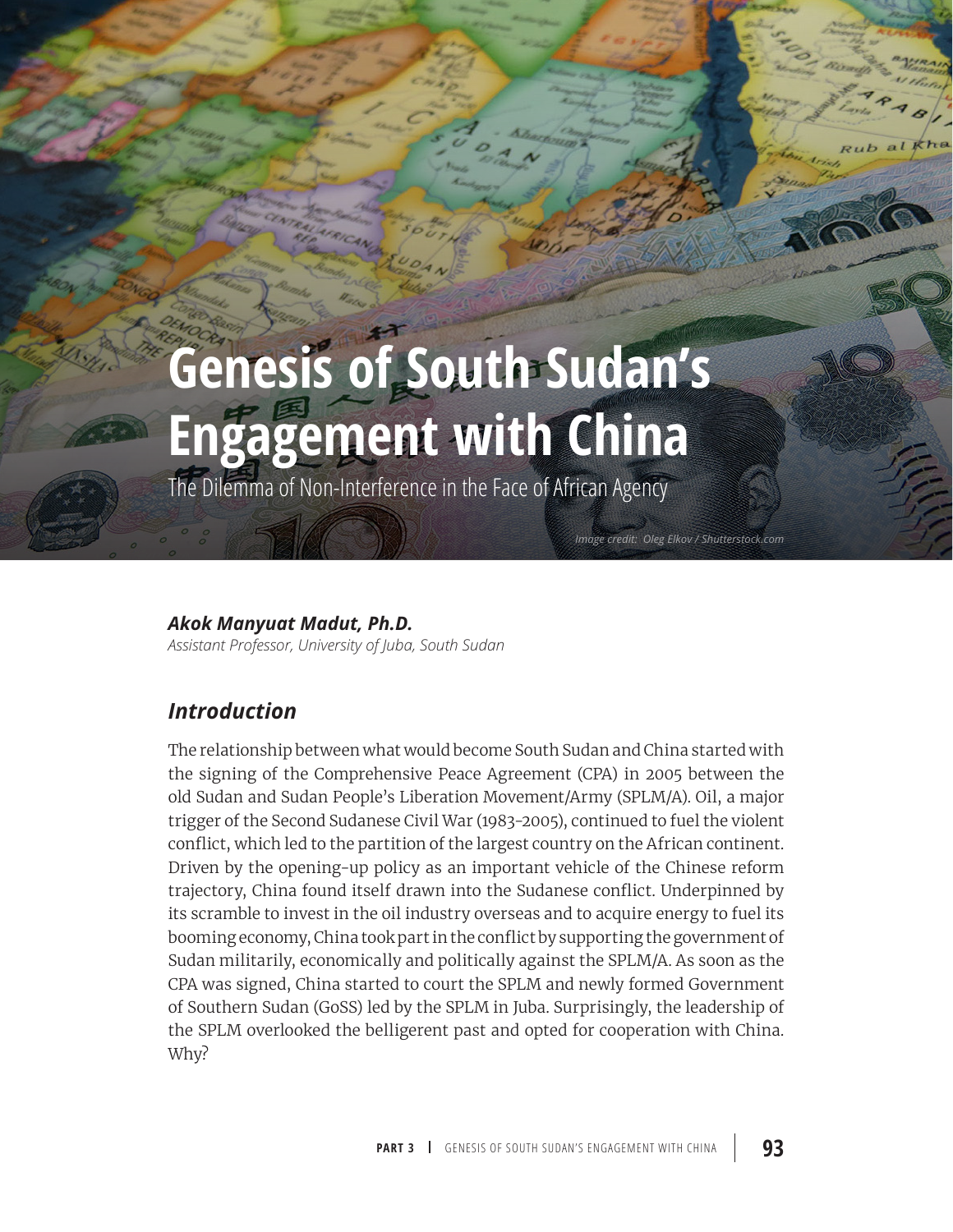This paper will discuss a handful of issue: the pragmatic approach to cooperation in the light of the opening-up policy of China and its role in the war of liberation of South Sudan; how the realities of The Comprehensive Peace Agreement drove China's quest to court the SPLM and GoSS during the interim period; how oil became a double-edged sword in the context of African agency; and role of China in the partition of old Sudan and the challenge to the doctrine of non-interference. This paper has mainly utilized data collected during fieldwork research in the form of interviews with so-called elites and the review of official documents.

## *The Opening-Up Drive and Blood Oil*

On 18 August 1955, three months before the declaration of the independence of Sudan, a southern military garrison in the town of Torit mutinied against the central government in Khartoum, marking the outbreak of the First Sudanese

*"China, as an active, willing supporter of Khartoum, was a wartime enemy." (Daniel Large, 2011, p. 4).*

Civil War. In 1972, the Government of Sudan and the South Sudan Liberation Movement (SSLM), with its military wing known as the Anya-Nya I (Southern rebels that fought the war against the north from 1955-1972), signed the Addis

Ababa Accord, ending 17 years of bloody conflict (Bangul, personal interview, December 8, 2015). The accord brought a brief period of relative peace (1972-1983), but soon the country reverted into another long conflict because of violations of the accord by the central government in Khartoum (Shinn, 2004, p. 239-259). On 16 May 1983, a Sudan Armed Forces (SAF) garrison (mostly composed of former soldiers of the Anya Nya I who were inducted into Sudan Armed Forces as per the Addis Ababa Accord) mutinied in Bor, Jonglei state (led by Major Kerubino Kuanyin Bol), and formed the Sudan People's Liberation Movement/Army (Manifesto of the SPLM/A, 1983, p. 12-13). Alongside many other factors, the civil war was triggered by the discovery of oil in Southern Sudan. China later became heavily involved, both in the oil exploitation and the war over it.

In 1981, an American multinational energy giant, Chevron Corp., discovered abundant commercial reserves of oil, but within three years suspended Adar oilfield operations, eventually selling to Sudanese interests, because of security issues presented by the SPLM/A. Soon after, a number of Western oil firms emerged, including Talisman, AGIP and Lundin. However, these newcomers also quit the fields – this time the result of a global human rights campaign against SAF atrocities in the area leaving the vacuum to be filled by Chinese oil firms. By 1999, China National Petroleum Corporation (CNPC) had purchased a majority of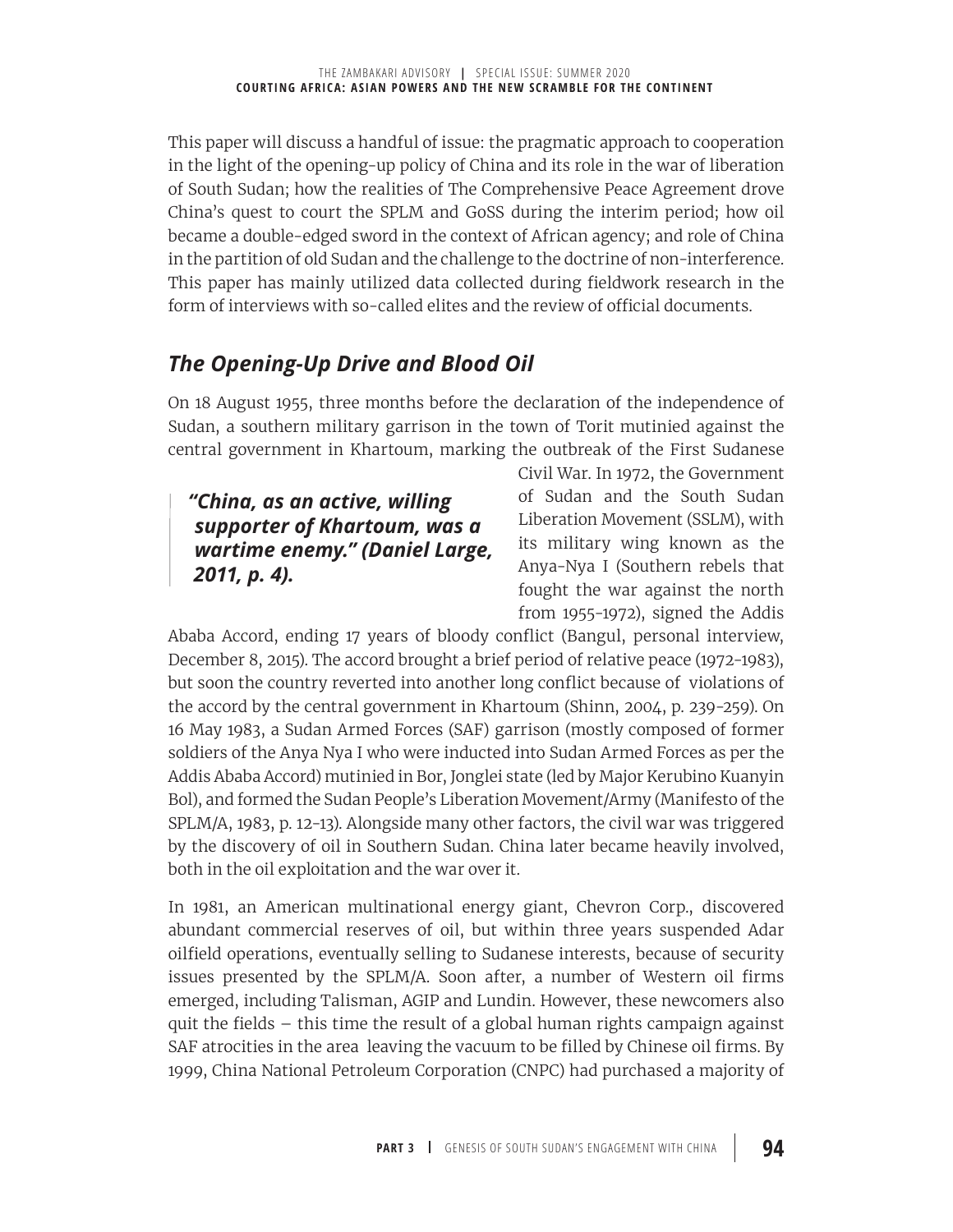shares in Sudanese oil (Exploration and Petroleum Sharing Agreement, 1997, p. 94). As a state-owned firm, the CNPC was not susceptible to Western human rights campaigners. Besides the open-door policy of Deng Xiaoping – paramount leader of the People's Republic of China from 1978 through 1992 – as part of Chinese reforms in 1978, oil giant CNPC was part of the larger trend of the going-out policy. As such, the Chinese government was encouragingChinese State-Owned Enterprises (SOEs) to invest and acquire assets overseas, backed by the country's abundant foreign exchange reserves (China Hands, 2015). Furthermore, China's adventure into a troubled Sudan was not only underpinned by the acquisition of crude oil, but aimed to establishing a foothold in Africa. In oil sector investment, Chinese investment in Sudan was the first of its kind, making it a showcase

for future investment in the sector overseas, particularly on the African continent. With its long experience from Daqing oilfields in northeast China, CNPC was able to provide the best oilmen and managed to achieve a great deal in developing the Sudanese oil industry (Patey, 2012, p. 94). Filling the vacuum left by Western oil majors in a challenging environment, the

*"For decades, China has provided Sudan with billions of dollars in financial, diplomatic and military support in exchange for the African country's vast oil reserves." (Morgan Winsor, 2015)*

CNPC's achievement consolidated strategic relations between Sudan and China.

As such, China was ready to support the government of Sudan in its quest to control oilfields at all costs and without regard for human rights or any other social impact of oil activities. In the 1990s, the National Islamic Front government – as a new regime in the region seeking to consolidate its power in Khartoum – pursued the creation of a cordon sanitaire, "a place devoid of civilian life," in areas around oilfields in the Western Upper Nile by implementing a scorchedearth military campaign to clear out civilian populations. This paved the way for Chinese oil companies to expand oil exploration (Patey, 2012). China's economic support was not confined to oil revenues but included arms sales to the SAF to sustain and expand its policy of clearing civilians and SPLA away from oilfields. According to Morgan Winsor (2015, p. 1), "For decades, China has provided Sudan with billions of dollars in financial, diplomatic and military support in exchange for the African country's vast oil reserves."

For these obvious reasons, the SPLM/A continued to consider oil installations as legitimate military targets, intending to deny the government in Khartoum its oil revenues. The government spent oil revenues on weapons to gun down the civilian population and inflict casualties against the SPLA (Winsor, 2015). Since 1999, oil revenues tilted the military balance of power on the battlefields across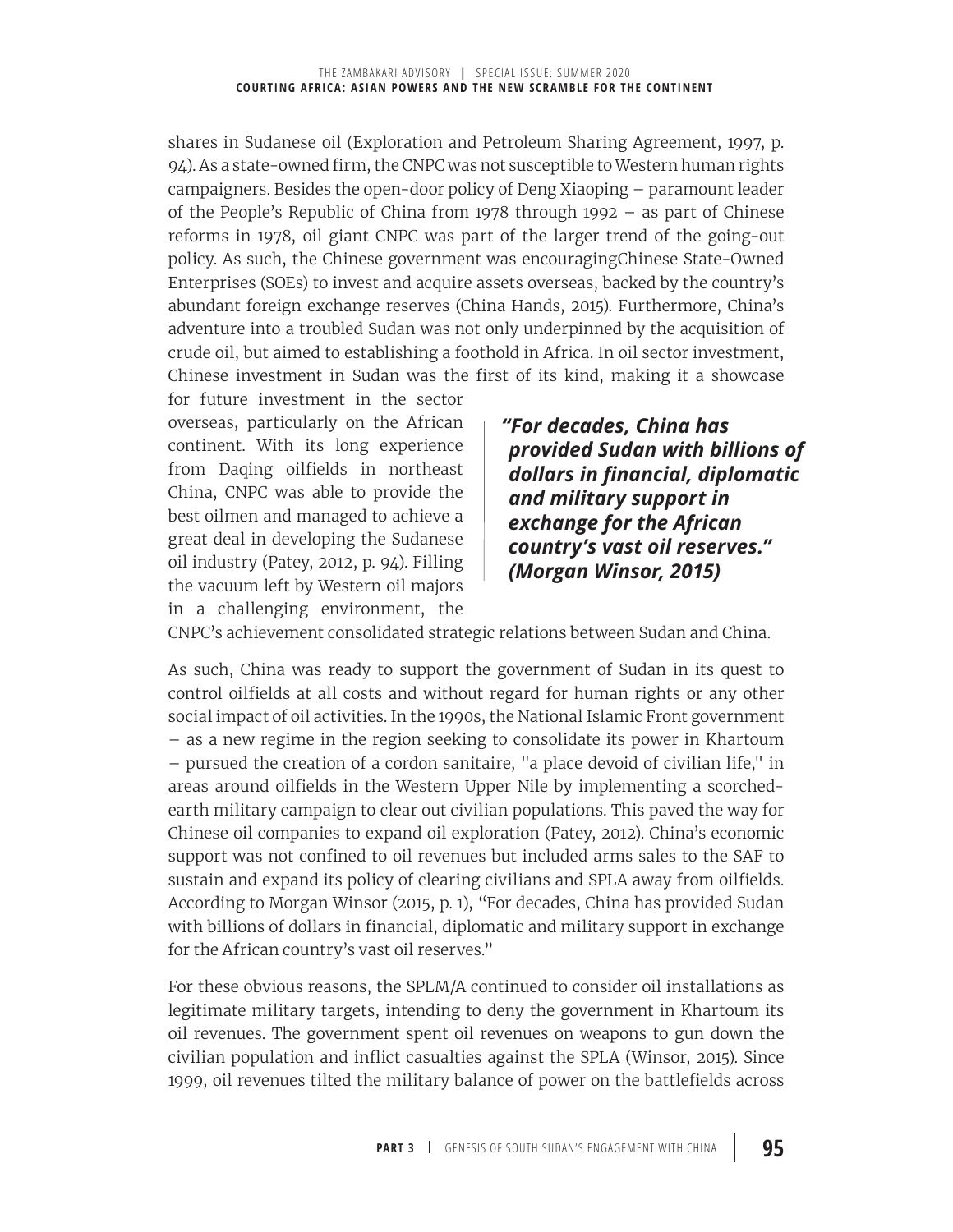Southern Sudan, Nuba Mountains and Blue Nile. The SPLA was subjected to defeat after defeat, particularly in the southern part of the country where the movement was confined to the borders of the Democratic Republic of the Congo , Uganda and Kenya (SPLA Officer, personal interview, 2015). Without its charismatic leader John Garang<sup>1</sup>, the SPLM/A was heading toward the fate of the Tamil Tigers of Sri Lanka when they were defeated on the battleground and lost the civil war in 2009. Despite condemnations from human rights groups, China clung to its "principle of noninterference in Sudan's internal affairs, paid little attention to Southern Sudan's poor human rights, and has not exerted any diplomatic pressure on Khartoum." (Hui, 2015, p. 376; Human Rights Watch, 2003, p. 13) Instead of oil bringing joy and development to the communities where it is extracted, it brought only disaster as people were expelled and killed. With the CPA in place, Southern Sudan and China faced the new realities.

### *Realities of The Comprehensive Peace Agreement, (CPA)*

With the signing of the key protocols of The Comprehensive Peace Agreement (CPA), the stage was set for both the SPLM/A and China to chart a realist approach. Based on the Machakos Protocol, governance in Sudan was based on a onecountry, two-systems structure during the six-year interim period (The Machakos Protocol, 2002, p. 3). The SPLM/A was set to form an autonomous Government of Southern Sudan (GoSS) in Juba with functions to conduct international relations, including agreements on economic matters. Thus, it was high time for the SPLM/A leadership to think differently in adapting to the new era of transition from liberation movement to government, as this new reality would require new approaches. On the other hand, China realized that the majority of oilfields, which were clearly central to its interests in Sudan, were located within Southern Sudan (A. Nyok, personal interview, May 24, 2016). As such, new approaches were warranted from Chinese leadership to safeguard its interests, especially given the difficult past between the two sides. In the end, mutual interests required South Sudan and China to adopt a pragmatic decision to engage instead of continuing along a path of confrontation.

In an unexpected move, the SPLM leadership dispatched a high level delegation to Beijing to turn over a new leaf of positive engagement. In March 2005, barely three months after the signing of the CPA in the Kenyan capital, Nairobi, a delegation led by the then-Deputy Chairman of the SPLM and Chief of Staff of the SPLA,

<sup>1</sup> Dr. John Garang was killed in helicopter crash in July 2005, just 21 days after his swearing in as 1st Vice President of Sudan and President of the Government of Southern Sudan respectively.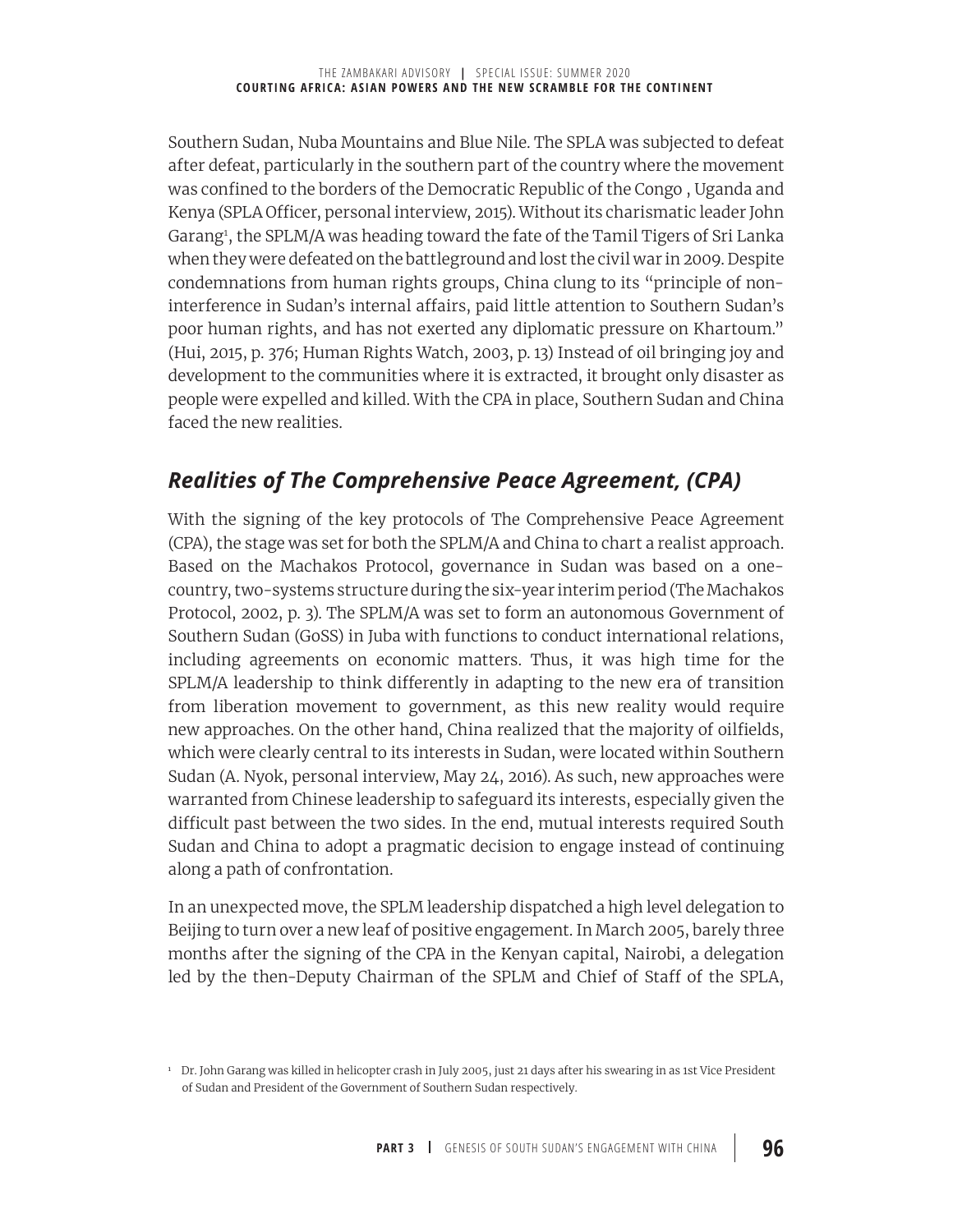and currently the President of the Republic of South Sudan, Salva Kiir Mayardit, landed in Beijing with a number of key messages for the Chinese (A. Arop, personal interview, September 15, 2017). Prime among his key messages was the role which China should play in the implementation of the CPA and issues of socioeconomic cooperation (N. Nhial, personal interview, February 5, 2016). The role of China in the socioeconomic development of Southern Sudan was welcome as Nhial Deng Nhial, senior member of delegation that visited Beijing in 2005, stated that "We discussed with the Chinese their role in bolstering the peaceful coexistence between Sudan and Southern Sudan and we also discussed with them economic development assistance as well as investment by China in Southern Sudan" (N. Nhial, personal interview, February 5, 2016). The visit marked the first departure from past antagonistic relations during the war.

After the formation of the GoSS, it was essential for both sides to adapt to the new reality created by the CPA. China's biggest overseas oil investment was at stake, and so a rational approach was required in dealing with the two Sudans. This new reality perhaps posed one of the most challenging balancing acts for China in its bourgeoning engagement with the African continent (Large, 2008, p. 102). Maintaining an old ally in Sudan, whilst simultaneously cultivating a new relationship with the SPLM leaders who had been at war with Khartoum, put the long-standing Chinese foreign policy doctrine of non-interference to the test. China's huge investment in developing the Sudanese oil industry pushed it to take bold decisions throughout the interim period (Large, 2008).

The CPA, by and large, made it easier for the Chinese to follow a soft intervention policy, particularly through the one-country, two-systems approach. During the visit of Special Envoy and Assistant Foreign Minister Zhai Jun to Juba, China's Consulate General was opened on 1 September 2008 to cater to Chinese interests in the southern part of Sudan (M. Semaya, personal interview, September 1, 2017). On the surface, China was dealing with the south within the context of one country, but behind the scenes it was, in fact, dealing with a quasi-state that was widely expected to be heading toward full independence via a referendum in 2011. While Chinese officials continue to shy away from admitting the difficulty in maintaining the doctrine of non-interference, discourse and debate has already begun within Chinese academia on the need to gradually soften this policy (Z. Tong, personal interview, September 4, 2017). Despite the recurring rhetoric of Chinese officials, China's actions, particularly in the Sudans, speak volumes about its decision to begin backing away from the doctrine. The doctrine has proved to be challenging to maintain in the face of China's evolving political and economic interests as it "goes global" as a rising power. Thus, it could be argued that the pragmatic approach taken by the GoSS/SPLM and China was one of classic "realpolitik."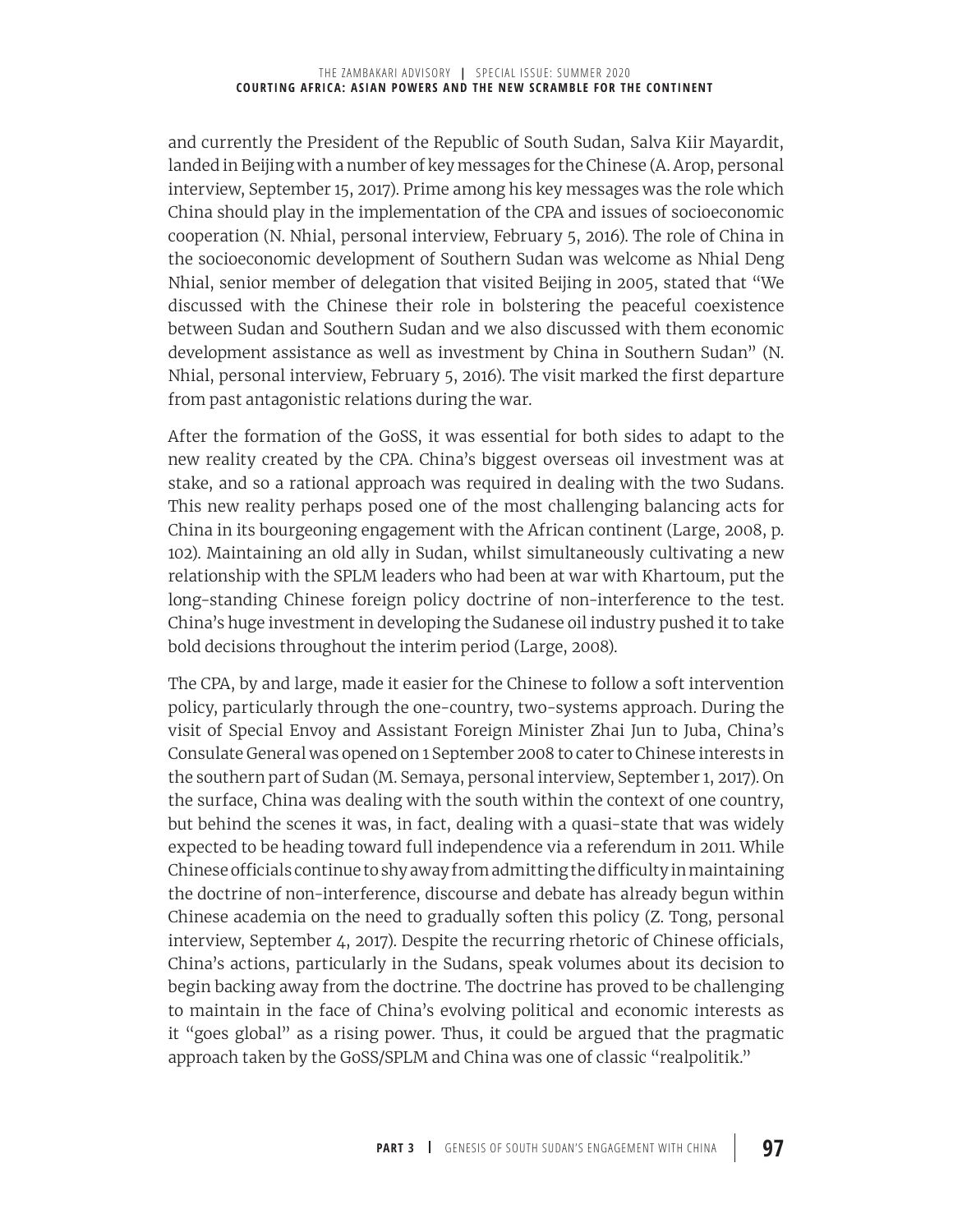The visit of the Chinese President Hu Jintao to Sudan in 2007 was an important step in consolidating the growing engagement between the two sides (Southern Sudan and China). During the visit, President Hu and the first vice president of Sudan, Salva Kiir, met and discussed the deepening of bilateral ties and possibilities for further pragmatic cooperation between China and GoSS (N. Nhial, personal interview, February 5, 2016). At the meeting, President Hu invited Kiir to visit

Beijing later that year to discuss the role that China could play in the development of Southern Sudan (N. Nhial, personal interview, 2016). At the meeting, President Hu invited Kiir to visit Beijing later that year to discuss the role that China could play in the development of

*"The implementation of the CPA will be more difficult than its negotiation." (John Garang, 2004)*

Southern Sudan (N. Nhial, personal interview, 2016). This meeting marked the defining moment between China and South Sudan, as both sides walked the fine line of "one-country, two-systems."

Backdoor diplomacy was now in full swing after the first meeting between Hu and Kiir in Khartoum. In 2007, Kiir visited Beijing with a key message for Chinese leadership: The Southern Sudanese delegation made it categorically clear that smooth implementation of the CPA would guarantee stability in the country, and the peaceful process leading to the referendum at the end of the interim in 2011 was particularly vital (A. Itto, personal interview, September 8, 2015). From the outset after the signing of the CPA, Garang, a signatory to the agreement, voiced his belief "the implementation of the CPA will be more difficult than its negotiation" (J. Garang, 2004).

Thus, winning over Beijing was critical in order to pressure Khartoum for peaceful implementation. The SPLM was aware of how much leverage China wielded over Khartoum, as the latter was isolated and considered a pariah state in the eye of the international community (A. Nyok, personal interview, May 24, 2016). On other hand, China was well aware that the violations of the Addis Ababa Accord of 1972 were among the key reasons for the outbreak of the Second Sudanese Civil War in 1983 and led to the departure of Chevron from Sudanese oil fields in 1984. The clarity of the message kept Chinese leadership on top of the issues and was a positive factor throughout the implementation of the CPA. The invitation extended to President Kiir of the GoSS by Chinese President Hu Jintao demonstrated the substantive and prominent rise of South Sudan in China's foreign policy agenda. Despite the Chinese leadership carefully navigating the blurred lines of onecountry, two-systems, South Sudan was able to have its voice heard through the visit of Kiir to Beijing in 2007. In the same year of Kiir's visit to the Asian capital city, China started its contribution in the health sector by helping to combat one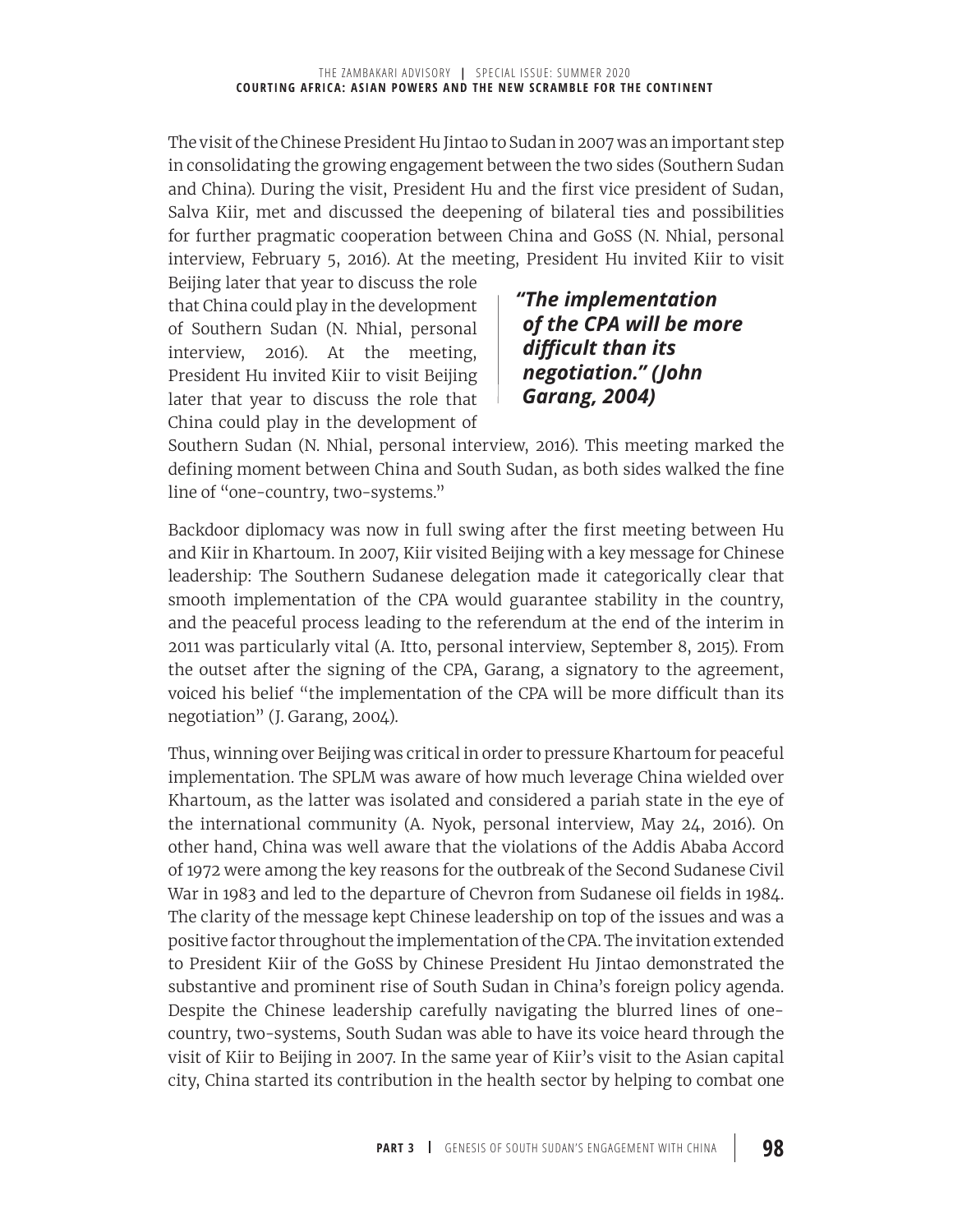#### *"If the Sudanese leader can no longer count on the Chinese to back him in clinging to the south, his options become far more limited" (Alan, Boswell, 2010).*

of the most lethal diseases in Africa, malaria. On 4 November 2007, China offered a grant worth \$394,348 for anti-malaria medicines (L. Chengwen, personal communication, November 4, 2007; Z. Oingyang, personal communication, December 21, 2009).

As the socioeconomic cooperation picked up, the referendum leading to the divorce of old Sudan was imminent.

# *The Referendum and the Divorce of Old Sudan*

At the time of the referendum, the unity of Sudan was in the balance, as were China's oil interests in the region, if the government of Sudan obstructed the vote. The Machakos Protocol stipulated the conduct of the referendum at the end of the six-year interim period (Machakos Protocol, 2002, p. 2). For those with vital interests in Sudan, such as China, a peaceful referendum was vital to avert a slide into what could have been a more bitter, violent and devastating war than those that had come before. At this juncture, many major players in Sudans's internal affairs, such as the troika (Norway, United Kingdom and the United States), were worried about the prospect of the two sides of the CPA reverting to conflict. By then, the South Sudanese were more determined than ever to carry on with the vote regardless (S. Alley, personal interview, 2017).

As the referendum approached, Chinese oil companies faced deep uncertainty over the future of their huge investment in the oil sector. The SPLM, conscious of the role it expected from China in implementing the CPA, was quick to reassure China that "its investments in the semi-autonomous region will be protected if southerners vote for independence in a January 9 referendum." (Gurtong, 2010, p. 1) These assurances were not altruistic; indeed, several strings were attached. As such, Ann Ito, then deputy secretary general of the SPLM, conditioned the protection of the Chinese investment interests, stating, "if they want us to protect their assets, the only way is to develop a very strong relationship with the government of Southern Sudan, respect the outcome of the referendum, and then we will be doing business." (A. Itto, personal interview, September 2015)

As it was evident, the most vital component of the CPA for the SPLM and the people of Southern Sudan was, in fact, the conduct and the outcome of the referendum. Conversely, China's vital interest was the continuation and safety of its investment in the Sudanese oil industry. Thus, both sides had reason tosupport each other's vital interests through working toward a peaceful and fair referendum. The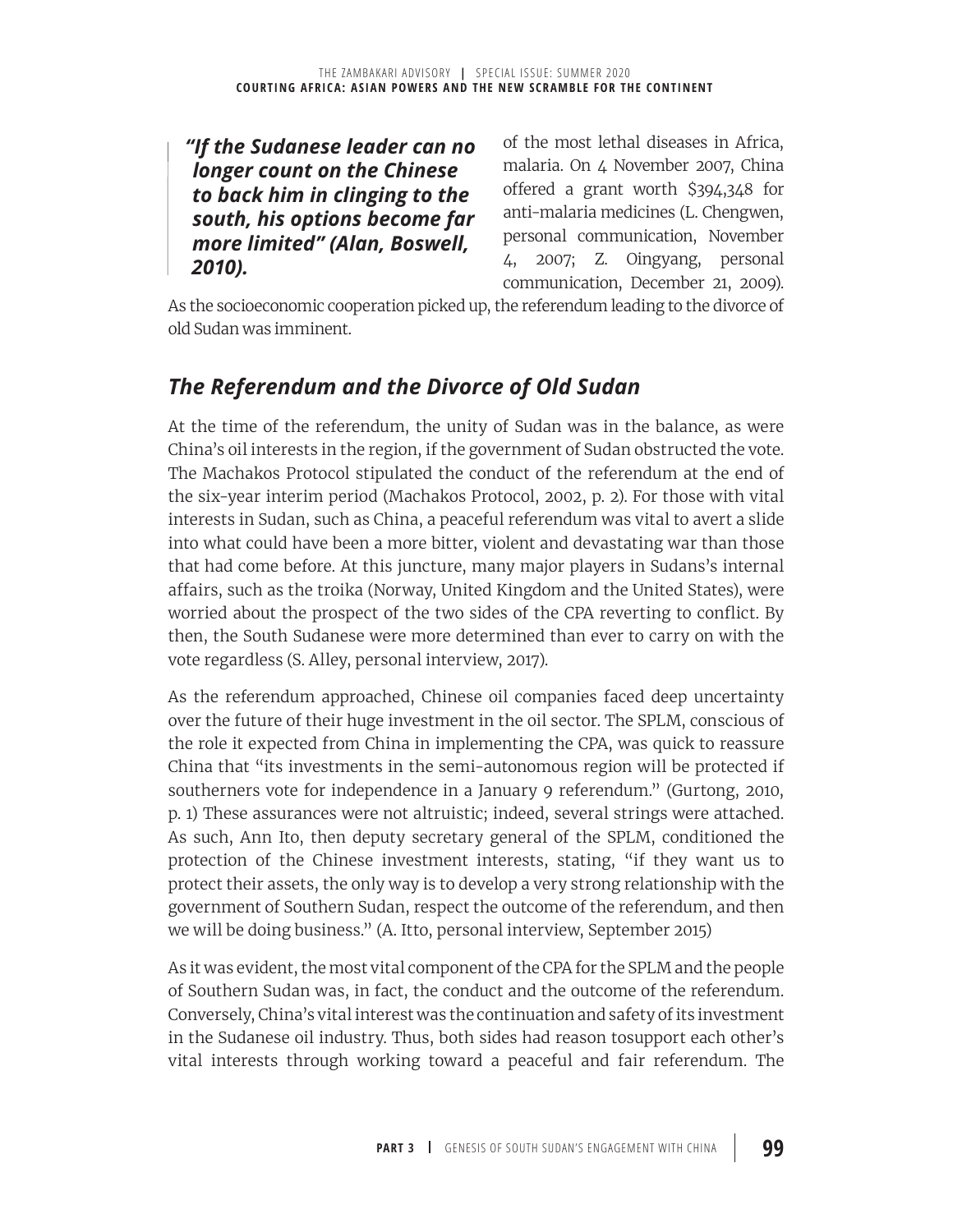process posed a serious dilemma for China, given its long-standing foreign policy objective of adherence to sovereignty and non-interference. China was left with no other rational option but to contend with the realities of the CPA.

The possibility of violence drew closer as Khartoum remained something of a wild card and would surely ignite violence if it chose to obstruct the referendum process. As the major trading and developmental partner of Sudan, China wielded considerable influence to both persuade and pressure Khartoum to allow a free and peaceful referendum. Furthermore, China remained as the only major power protecting Sudan at the United Nations Security Council, particularly President Omar al-Bashir, who had been indicted by the Internaional Criminal Court on charges of crimes against humanity and war crimes. Thus, China had more leverage in prevailing over Sudan than any other major power. Furthermore, as a rising power, China's willingness to steer Sudan toward a vote in a peaceful referendum was viewed by the international community as a test to its credibility.

China, cognizant of the safety of its interests and as expected, set out to play a positive role in engaging both parties of the CPA. Both sides of the Sudanese divide were engaged in "an arms race since the inception of the CPA." (Senior SPLA Officer, personal interview, 2016) China had only a limited time to avoid the worst outcome; constructive engagement with the Sudanese parties was the only optimal option to pursue. With numerous visits to both sides of the Sudans, Chinese leaders were busy during the run-up to the vote. Preventing an outbreak of violence between Sudan and Southern Sudan was the best possible approach for China to protect its interest in the Sudans.

In July 2010, with the referendum less than six months away, China dispatched a special envoy for Africa, Liu Guijing, to both Khartoum and Juba to relay the message of the Chinese leadership. After meeting with Sudanese Foreign Minister Ali Karti, Liu stated that his government "would be delighted to see Sudan remain united following the 2011 referendum in the south, but Beijing will nonetheless respect choices made by Southerners." (Sudan Tribune, 2010) Karti further added, "At the same time, whatever happens, whatever the result of the referendum will be, we hope and we believe that peace and tranquility will prevail." These were the recurrent messages from China of the importance of a peaceful referendum, which concurred with the views of other members of the international community. China did not limit its role to only pushing for a peaceful referendum, but it was involved in the actual process.

To support the process and mitigate some of the challenges, China was one of the members of the international community to offer funding , paying USD 500,000 to the Southern Sudan Referendum Commission (B. Jock, personal interview, 2015;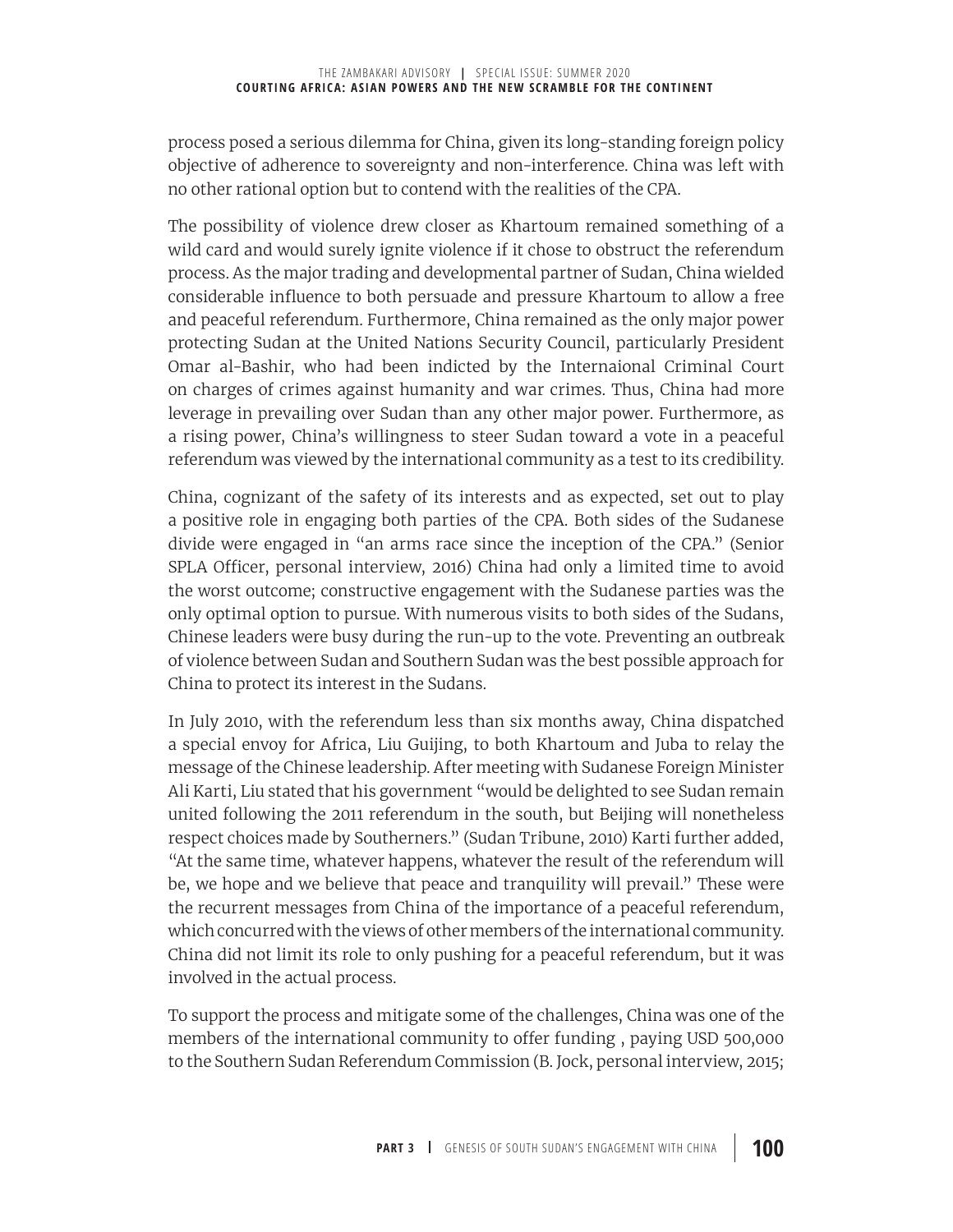Dyer, 2014). During the vote, China sent an observation team to Sudan to provide its own assessment of the process. Shortly after the announcement of the result by the Southern Sudan Referendum Commission, China was quick to respond. In the words of the Chinese Foreign Ministry spokesman, Hong Lei: "China respects the results of South Sudan referendum" (Shasha, 2011).

The announcement of the referendum result, and its acceptance by Sudan, was a relief to China as well as other members of the international community. Thus, it could be argued that China was a positive force in this particular case, unlike its resistance to the international community's attempts to resolve the war in Darfur in early 2003. This swift move by China in confronting its strategic ally Sudan to peacefully allow the referendum for the separation of the Sudans was unprecedented. This has led many analysts to question the validity of China's longstanding foreign policy of non-interference (M. A-Hassen, personal interview, September 2015). However, interference comes in difference forms, both coercive and soft. China adopted the soft approach. In the case of the referendum for the independence of South Sudan, China interfered considerably in the most vital internal affairs of a country, namely its territorial integrity. Perhaps without China's role, South Sudan would have gained its independence in different circumstances.

From this point, the GoSS/SPLM had achieved one of the key objectives that informed their pragmatic decision to engage rather than confront China after the CPA. With about 75 percent of Sudanese oil wells located in South Sudan, such huge investment could not easily be overlooked or abandoned by Beijing. While old Sudan employed oil to garnered China's support against the SPLM/A during the war, South Sudan/SPLM equally used the oil during the CPA for the peaceful implementation of the agreement. Subsequently, the highly-soughtafter resource became a double-edged sword for the two Sudans relative to the independence referendum.

On July 9, 2011, South Sudan declared its independence and became the world's newest country. At the celebration, China was represented by its special envoy, Jiang Weixin, while President Hu was among the first world leaders to congratulate President Kiir. In a phone conversation, Hu stated, "Although China and Republic of South Sudan are separated by thousands of miles, the two peoples have a deep traditional friendship and common wish to enhance friendly exchanges," adding, "China's establishment of diplomatic ties with South Sudan has opened a new chapter in relations between the two countries." (Blanchard, 2010, p. 1-2) On the same day of independence, Deng Alor Kuol, South Sudanese minister of foreign affairs, and Jiang Weixin, the Chinese envoy, signed the establishment of diplomatic relations (Agreement to Establish Diplomatic Relations, 2011). The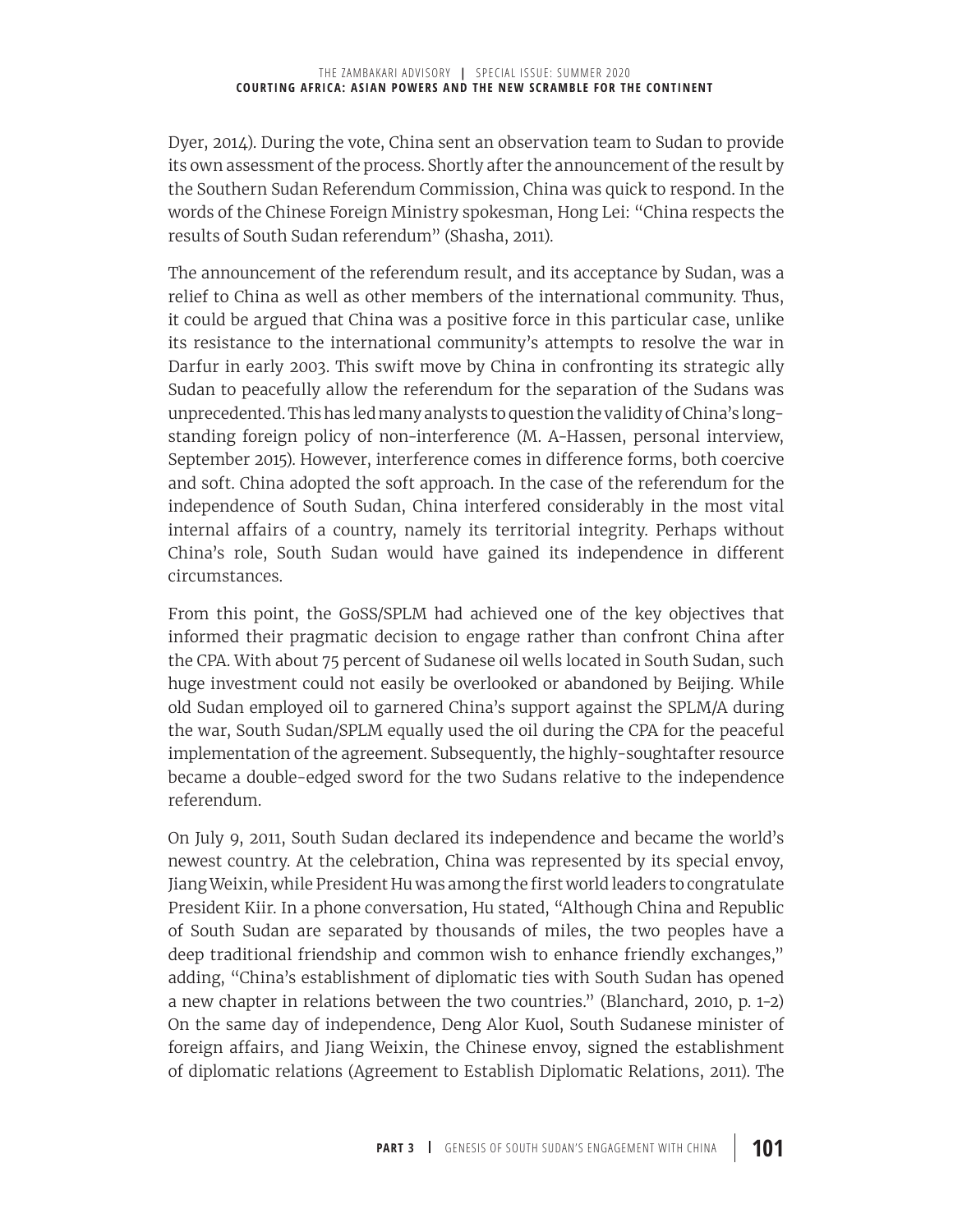new chapter – one that separated it from a difficult past, and one that carefully navigated the complexities of the CPA's interim period in the direction of more equal, free and mutual relationship – was now open between the Republic of South Sudan and the People's Republic of China.

#### *Conclusion*

South Sudan's engagement with China was necessitated by the resolution of the conflict in the old Sudan. In light of the strategic relations between the old Sudan and China, engaging the latter became an imperative for the leadership of the SPLM/South Sudan. The anticipated challenges of implementing the CPA were key to the SPLM/South Sudan's practical decision of engagement in 2005 and beyond. Cognizant of the fallout from the implementation of the Addis Ababa Agreement, the SPLM sought to avoid the repeat of another tragedy by involving China. Given its significant leverage over the leadership of old Sudan, China was one of the well-placed major powers that could successfully prevail in steering the Sudanese leaders in Khartoum toward the peaceful implementation of the CPA and the referendum in particular.

The role of China in the peaceful implementation of the CPA was of paramount importance to South Sudanese leadership. Thus, the SPLM/GoSS's sensible, bold and carefully calculated decision to engage with China was well-considered. The pragmatic approach pursued by the leadership of the SPLM/South Sudan in engaging China, and the adaptive approach taken by China in return, has paid off handsomely for both sides. The oil industry became a positive element in the engagement after 2005, as opposed to the destructive role it played during the war for the liberation of South Sudan. The engagement between the two countries exemplifies classical realpolitik, underpinned by growing African agency and China's going-out policy.

#### *About the Author*

Akok Madut is an assistant professor in the political science department at the University of Juba in South Sudan. He is also a South Sudanese diplomat with posting to Washington, D.C.; the capital city of Abuja in Nigeria; and London. He is currently serving in the South Sudan Embassy to Ethiopia.

Madut holds a Ph.D. in politics and international studies from the School of Oriental and African Studies at the University of London and earned his M.A. in political science from the University of Missouri. Currently the executive director of the African Union and the eight-member African Intergovernmental Authority on Development, he is author of "Clash of Major Powers in Africa: the U.S., EU and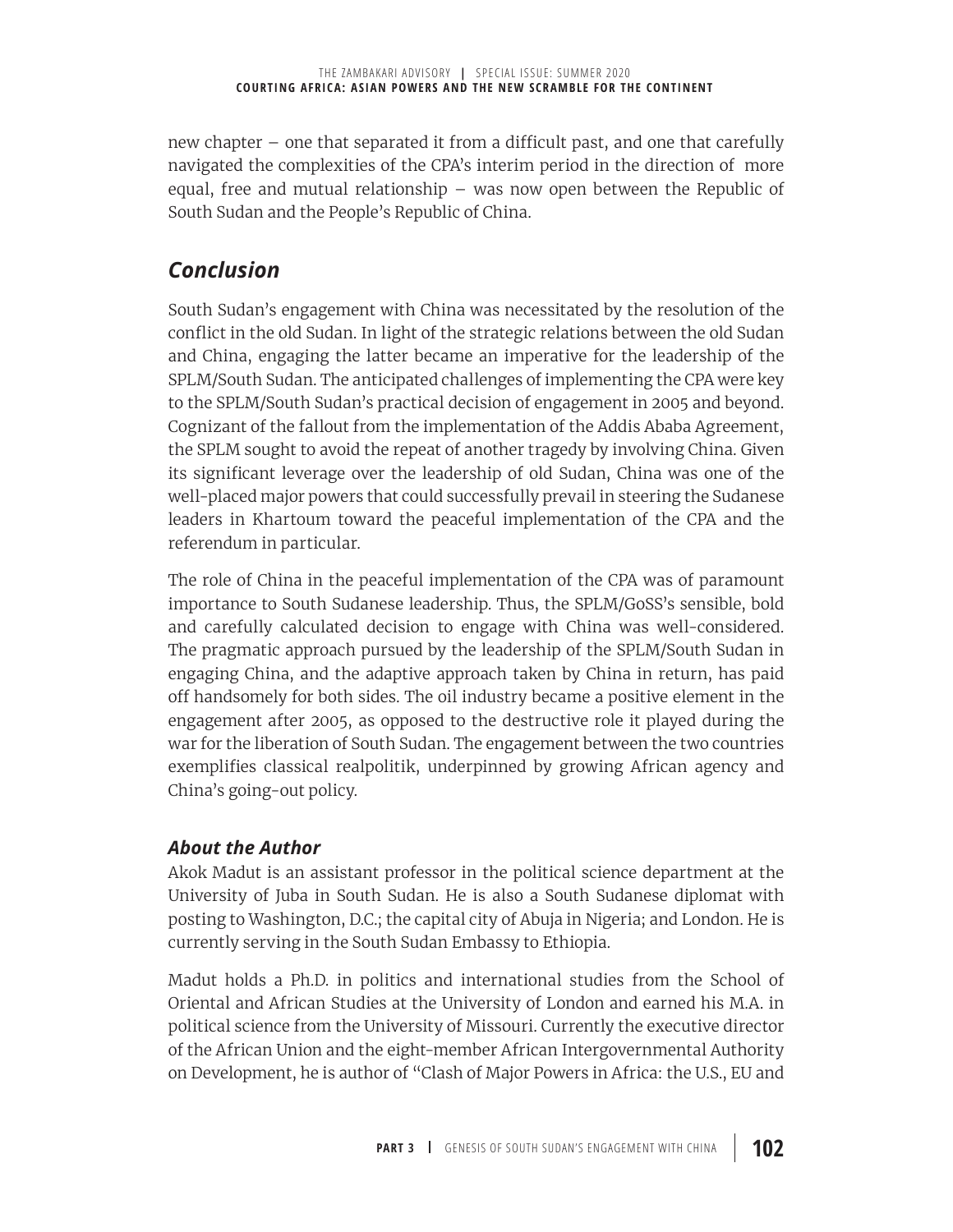China," which asks why three major world powers are now paying attention to opportunities in Africa after so many years of neglect.

#### *References*

Agreement on the Establishment of Diplomatic Relations Between South Sudan and China, Juba, 2011.

Blanchard, B. (2011). "Eyeing oil, China's Hu promises strong ties with South Sudan," Reuters, [Online] Available at: http://www.reuters.com/article/us-china-southsudan/eyeing-oil-chinashupromises-strong-ties-with-south-sudan-idUSTRE7690RC20110710 [Accessed 14 November 2017].

Boswell, A. (2013). "Southern Sudan awaits independence, perhaps more violence," McClatchy Newspapers, [Online]. Available at: http://www.mcclatchydc.com/news/nation-world/world/ article24604681.html [Accessed 18 November 2017]. China Hands Magazine. (2015).

"China Going Out 2.0: Dawn of a New Era for Chinese Investment Abroad," Huffington Post, [Online]. Available at: https://www.huffingtonpost.com/china-hands/chinagoing-out-20-dawno\_b\_7046790.html [Accessed 28 October 2017].

Dyer, G., Lane, A. (2014). "The Contest of the Century: The New Era of Competition with China," [Online] Financial Times. Available at: https://www.ft.com/content/f1a37e6a-82bf-11e3-8119- 00144feab7de [Accessed 20 July 2016].

Gurtong. (2010). "SPLM Gives Assurances On Chinese Oil Investments In South Sudan," Gurtong, [Online] Available at: http://www.gurtong.net/ECM/Editorial/tabid/124/ctl/ArticleView/mid/519/ articleId/4233/SPLM-gives-assurances-on-Chinese-oil-investments-in-South-Sudan.aspx [Accessed 29 October 2014].

Hui, L. (2015). "Sino-Sudan relation: Mutually beneficial or neo-colonialism," African Journal of Political Sciences and International Relations, [Online] 9 (10), 372-378. Available at: http:// academicjournals.org/journal/AJPSIR/article-full-text-pdf/3BCA30055247 [Accessed 25 October 2017].

Human Rights Watch. (2003). "China's Involvement in Sudan: Arms and Oil," [Online] Human Rights Watch. Available at: https://www.hrw.org/reports/2003/sudan1103/26.htm#\_ftn1388 [Accessed 12 May 2017].

Large, D. (2011). "South Sudan Looks East: Between the CPA and Independence," Association of Concerned Africa Scholars. Bulletin Number: 86.

Large, D. (2008). "China & the Contradictions of 'Non-Interference' in Sudan," Review of African Political Economy, [Online] 35, (115), 93-106. Available at: http://www.jstor.org/stable/20406479 [Accessed: 15 April 2018].

Manifesto of the Sudan People's Liberation Movement/Army, 31 July 1983.

Ministry of Energy and Mining. (1997). Exploration and Production Sharing Agreement, Khartoum: Government of Sudan.